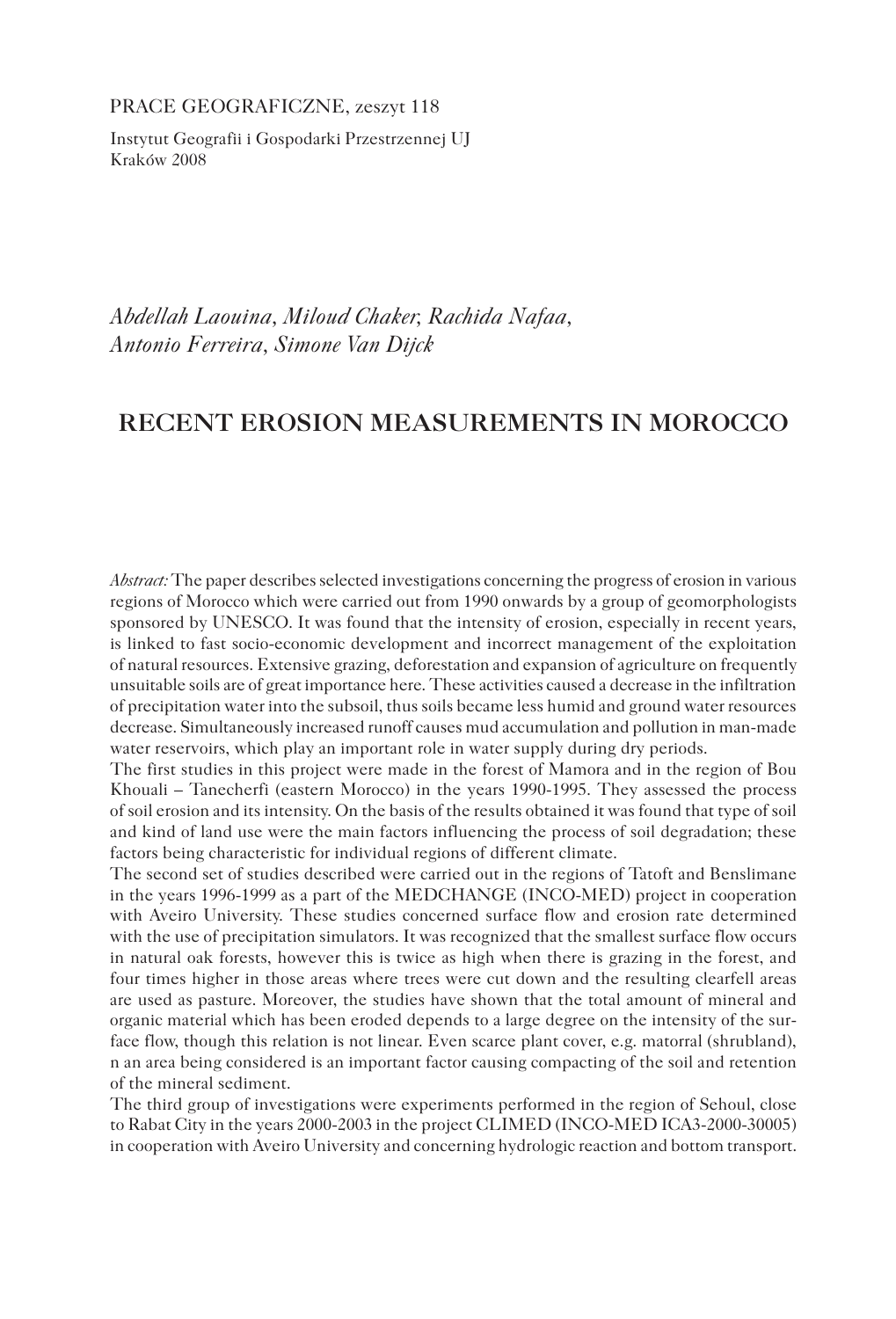Erosion connected with rainfall was recognized by means of the hydrologic model LISEM. It was found that the surface flow depends on a low infiltration capacity of the dusty-clayey soils occurring in the drainage area investigated, low soil humidity retention due to the limited thickness of the soil layer or the presence of an impermeable bed and scarce vegetation in wastelands and pastures.

*Key words:* erosion studies, erosion reasons, material transport, soil erosion, land use, Morocco.

In the Mediterranean regions of Morocco, characterised by irregular rainfall and intense storms, the sensitivity of the environment to anthropopressure is high (Chaker 1995, Coelho et al. 2000, 2002, Laouina et al. 2004, Nafaa et al. 1997). The process of land degradation is increasingly linked to socio-economic changes and resource management. Grazing and forest exploitation are still important, coupled with an extension of the cultivated areas. Overgrazing, over-exploitation of wood and the location of agriculture on unfavourable land lead to extreme soil erosion and dangerous silting of artificial reservoirs. The concentration of the population and flocks of grazing animals on poorly consolidated slopes explains the retreat of the vegetation cover, the rapid soil degradation and the spreading of rills and gullies.

These negative impacts on the environment constitute a threat to the sustainability of the current process of development. The rapid rate of change requires an urgent response to prevent the extension and increase of such degradation.

Land degradation threatens the recharge of groundwater systems. This land degradation is linked to the agricultural transformation, currently taking place, causing an increased pressure on the cultivated area, grazing grounds and forests, and deficient management of their natural resources (Chaker 1995, Conacher, Sala 1998, Laouina et al. 2000, Nafaa et al. 1997). These transformations include the growth and ageing of the rural population, the increasing complexity of landownership (number of regulations, predominance of small land holdings, scattering of fields due to inheritance, the increasing number of those entitled to use common land), and the urbanisation of high-quality agricultural land surrounding urban areas (Laouina et al. 2003). In addition, the traditional smallholder agriculture is marginalised in favour of modern, large-scale agriculture, whereas the latter is mostly responsible for the inefficient use of water, the pollution of soils and groundwater and a growing salinity of irrigated land (Laouina et al. 2000).

Land degradation is manifested by a decrease of vegetation cover resulting from deforestation, loss of topsoil by water and wind erosion, crusting, overgrazing, compaction by cattle and hardpan formation in soils. The deforestation and the extension of the cultivated area date from the early  $20<sup>th</sup>$  century. The limits of most of the forest areas were fixed in the years 1920-1930, but inside the forests and in the remnant pastures, internal degradation by overgrazing and wood gathering still continues. In the cultivated area the reduction of the surface and period in fallow and the mechanisation and ploughing in the direction of the slope cause ongoing land degradation due to the thinning of soils, crust formation and compaction.

All these phenomena decrease the infiltration of rainfall, keeping water back from the soils that otherwise may be stored in the soil horizons and percolate to the shallow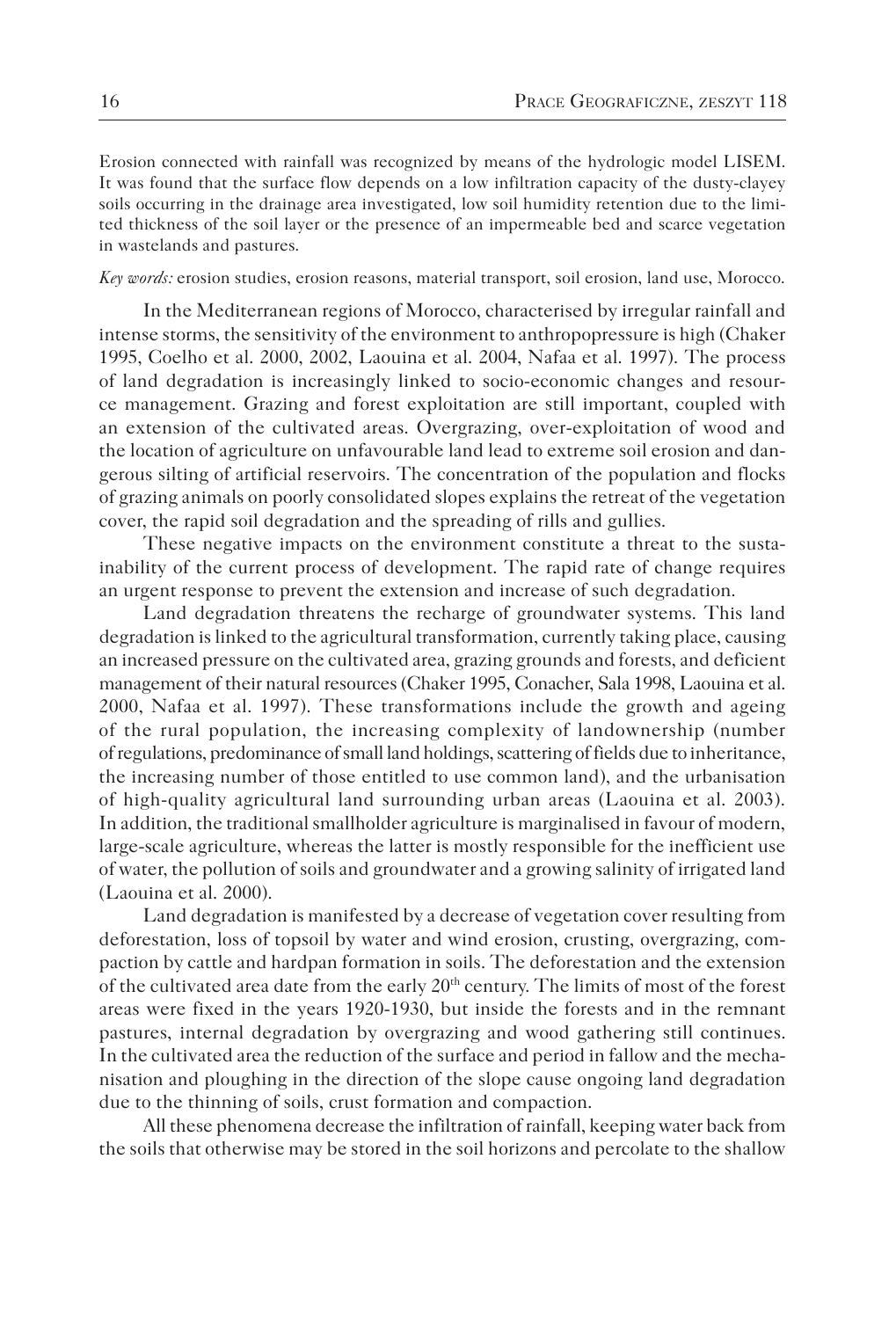groundwater. At the same time, the increasing discharges of runoff over the land surface cause the silting and pollution of artificial reservoirs, which play an important role in the regulation of water provision in the dry season (Laouina et al. 2000). These problems are not limited to the region southeast of Rabat, but also apply in other mountainous and semi-arid areas in Morocco as well, like the Pre-Rif Mountains.

From 1990, the team of geomorphologists of the "UNESCO Department of Environmental Management and Sustainable Development" conducted research on erosion in many regions of Morocco. Much of this work was carried out in cooperation with other research institutions in the framework of joint projects, some of them funded by the EU.

### **1. Measurements in the Mamora Forest and in Eastern Morocco (1990-1995)**

With the support of the Forestry Administration, a team of geomorphologists carried out field research for a period of 5 years, from 1990 to 1995, to assess the impact of changes induced by humans and to estimate the response of the environment to these important changes.

Two main field research areas have been studied, and in each, many sites were observed. We investigated the main problems of land degradation in the two areas: a survey of vegetation retreat; an evaluation of the sheet wash effect; mapping of the extension of gullies; an estimation of soil removal by wind and an assessment of the depletion of the water table (Laouina et al. 1992, Chaker 1995). Experimental plots of  $100 \text{ m}^2$  were established at each site with equivalent slope angles and the same soils, but different soil covers and uses. The plots were used to measure total rainfall and rain intensity, runoff, suspended load and soil loss. The suspended load was measured in samples of runoff accumulated from the plots after every rain event. Samples were dried before measuring the weight of the material transported.

The comparison between similar plots under different climatic and pedologic conditions has shown the following:

- In a semi-arid environment, the Bou Khouali-Tanecherfi region (Eastern Morocco), the natural open vegetation and crop covers have a quite similar behaviour, with a weak rate of protection. It is only under a relatively dense matorral (more than 30% of the soil covered) that high runoff1 was rare;
- On a sandy soil, on the southern border of the Mamora Forest, the occurrence of intense runoff events is significant in nearly all situations and only the natural cork-oak forest provides good protection. Wheat cropping has a quite significant effect under normal rainfall conditions but it is inefficient under continuous and intense rains.

<sup>&</sup>lt;sup>1</sup> An erosive rain is defined as a rain event which produces more than 0.1 mm of runoff (a streaming of 10 litres from a plot of 100 m<sup>2</sup>); a high runoff is an event of superficial streaming which exceeds 1 mm (100 litres from a plot of 100  $m^2$ , or 10  $m^3$  from each hectare).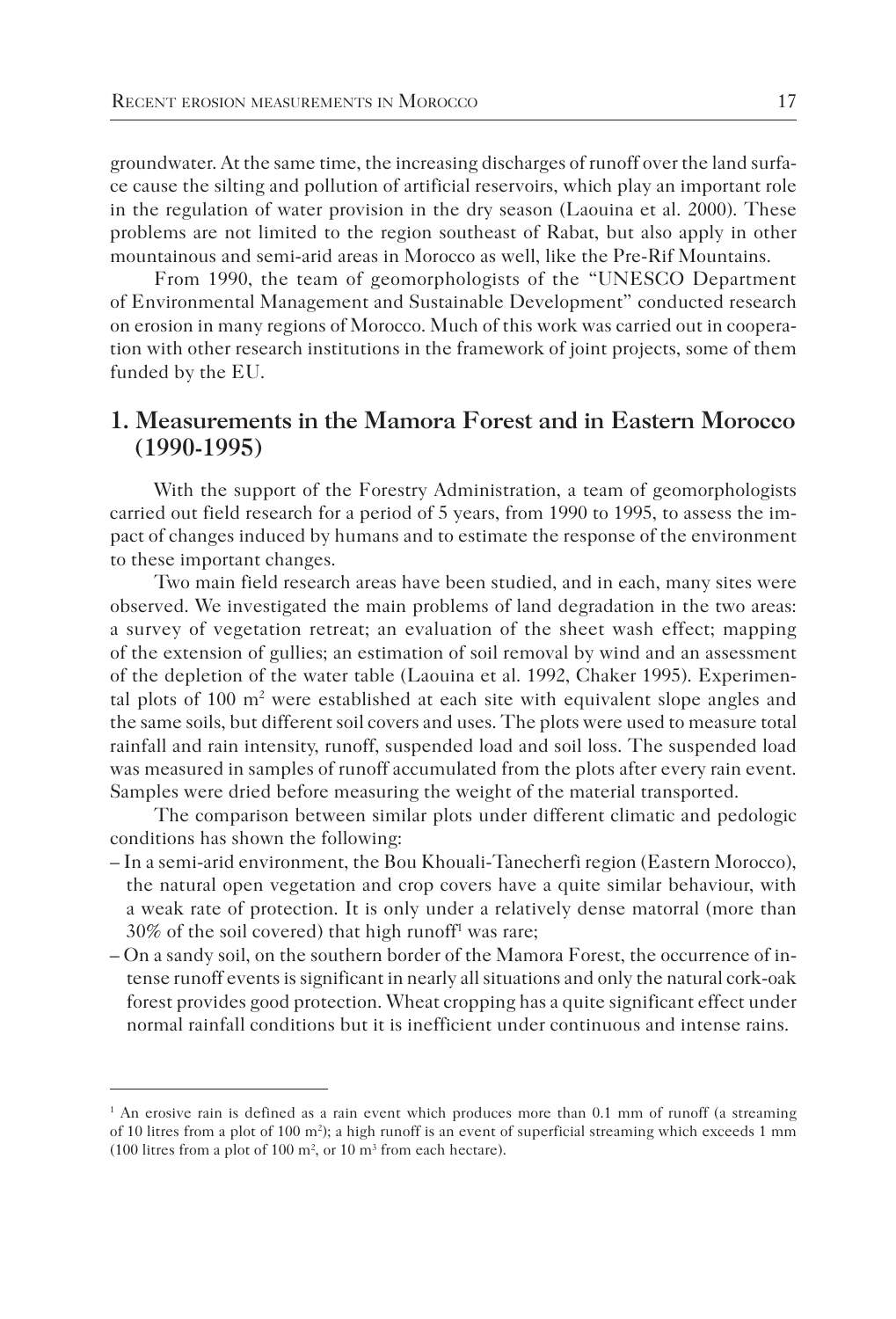In sub-humid conditions, year-round cultivation constitutes a good protection. Indeed, on sandy and dry soils the early rains, unless very heavy, infiltrate better into ploughed fields and the rapidly growing high-density cereal crops prevent runoff during winter and springtime. In hilly areas, even moderate slopes present a very poor choice for special types of cultivation with a high proportion of uncovered soil. Maize, for example, can only be grown in really flat areas.

### **2. Rainfall simulations in Tatoft and Benslimane (1996-1999)**

Under the scope of the MEDCHANGE project (INCO-MED), in cooperation with Aveiro University, rates of overland flow and erosion rates were determined with the help of a rainfall simulator. It consisted of a sprinkling device placed at 2 metres above ground and providing a reasonably homogeneous rainfall intensity of 50.5 mm per hour over a 1 m<sup>2</sup> area. A small  $0.24$  m<sup>2</sup> circular-shaped plot was inserted carefully in the soil. Inside the plot, a TDR Theta probe was inserted to a depth of 6 cm. Measurements of overland flow and soil moisture content were taken at one minute intervals. Overland flow samples were collected for sediment determination, three within the first 15 minutes after the beginning of the initiation of the overland flow, the fourth in the middle of the experiment, and a fifth at the end of the experiment. Rainfall simulation experiments were performed for one hour.

A soil sample was collected after the rainfall simulation and 20 measurements of soil resistance to penetration and to torsion were performed in selected places around the plot at each experimental site. Soil resistance was assessed through the use of a pocket penetrometer and a torvane. A 2 mm sieve was used to divide the soil samples. Then a Coulter LS Particle Size Analyser performed a soil texture measurement for the fraction under 2 mm. Organic matter content was determined by Loss on Ignition at 550°C during 120 minutes.

All the areas studied lay within the region where *Quercus suber L.* forms the natural climax vegetation (i.e. with annual rainfall amounts between 500 and 900 mm). All the areas have a marked summer dry period.

#### **Overland flow generation**

The *Quercus suber* stands form a more conservative land use, with smaller rates of overland flow, inferior to 10% of rainfall on average. An increase of grazing pressure within the *Quercus suber* stands leads to significantly higher rates of overland flow. The complete removal of the trees enhances overland flow generation to the double of overgrazing within forest stands and changes the soil moisture structure of the ploughed fields (traditionally running down the slopes, as a result of an extreme level of property fragmentation). Fallow overland flow reaches a maximum of 53.5% of rainfall. During fallow years, much of the arable land fallow is used for sheep, goat and cattle grazing. Therefore the soil is extremely compacted and produces high overland flow rates. The same pattern happens for the matorral land use types. Although not ploughed, the extreme grazing pressure enhances overland flow in these areas.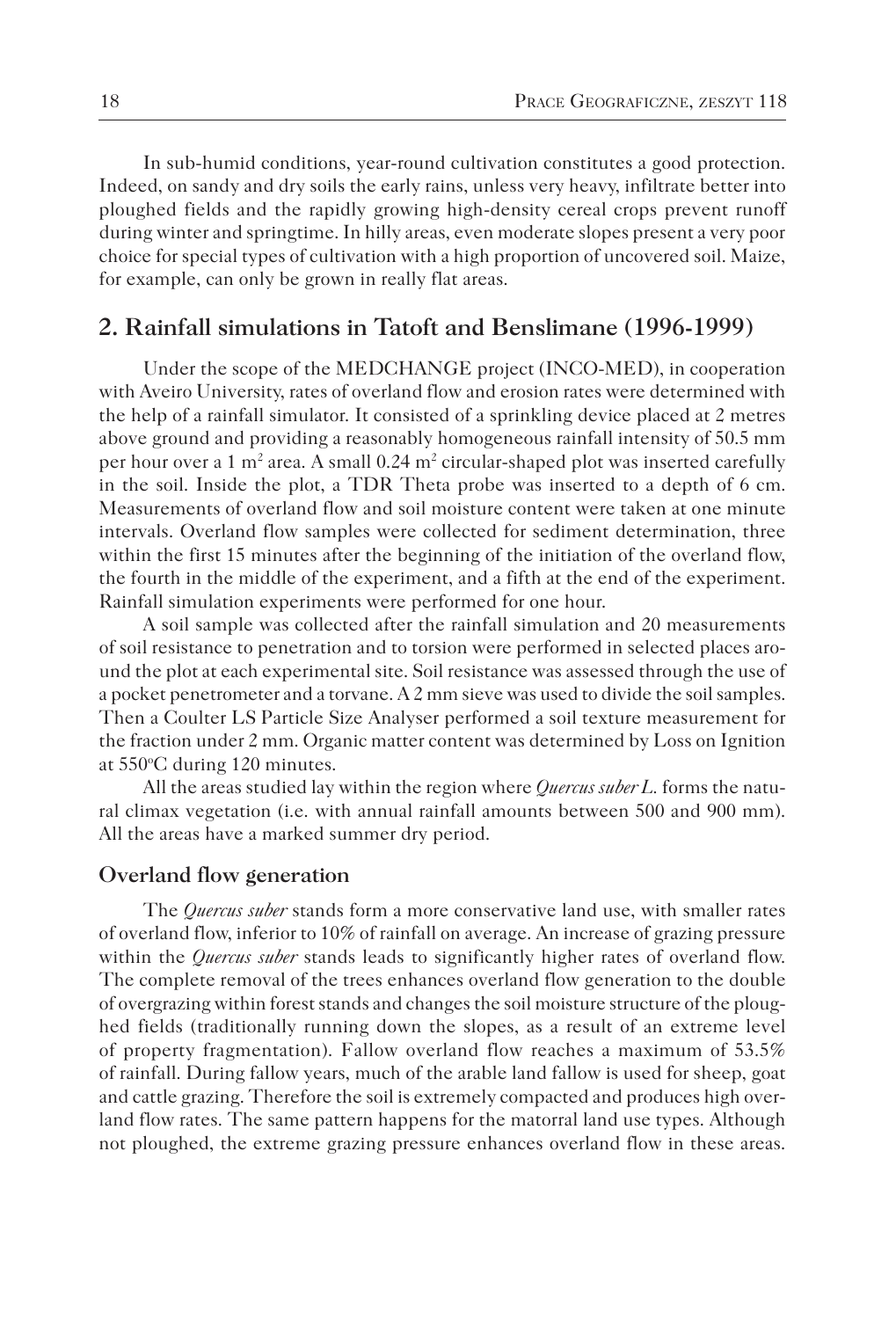The introduction of new forest stands (pine or eucalyptus) increases the amount of overland flow, in some cases due to soil water repellence or to the small amount of understorey vegetation and thin litter layer.

#### **Sediment and organic matter erosion yields**

Although overland flow rates have a strong influence on erosion yields, the relationship is not linear. In fact, the *Quercus suber* stands present the lowest erosion rates (less than 1  $g·m<sup>-2</sup>·h<sup>-1</sup>$  on average). Despite the high overland flow rates, the relatively undisturbed matorral areas present low soil erosion rates (typically inferior to 10 g·m<sup>-2</sup>·h<sup>-1</sup>, which means that the vegetation has an important impact on the soil's internal coherence and on sediment trapping). For these relatively undisturbed soils, the eroded organic matter typically represents more than 10% of the total eroded sediments; in some cases this value represents 30%. This means that the soil has a significant top organic matter layer that is mobilized during particularly intense rainfall events.

# **3. Research on hydrological response and bed load transport in the Rabat region (2000-2003)**

Experimental studies were carried out in the Sehoul region as part of the CLIMED project (INCO-MED ICA3-2000-30005), in cooperation with Aveiro University and the ALTERRA Institute . A small catchment basin (70 ha) was installed in the Matlaq area, near Rabat. This catchment has low infiltration capacity in the frequently ploughed humic cambisols which are mainly used for agriculture and grazing.

A twin-pronged approach was chosen to handle the different temporal and spatial scales of the infiltration of rainfall in the soils and the behaviour of the groundwater systems. The influence of land degradation on infiltration was analysed by studying the hydrological behaviour of the catchment at the scale of individual rainfall events. Abstractions from rainfall were modelled using the LISEM hydrological catchment model.

The experimental design, including rainfall simulation, had the objective of assessing overland flow and sediment yield at a slope scale. A weir with water level recorders was installed. In addition, the weir was placed in a manner which created a pool to trap bed load sediments.

Surface runoff was modelled for the Matlaq catchment using the event-based Limburg Soil Erosion Model. This model was developed to simulate surface runoff for individual rain events in small agricultural catchments. GIS-based, LISEM can handle spatially distributed parameters and initial conditions, and produce spatially distributed outputs of surface runoff variables at any time during the simulation. Lumped outputs like the total rainfall, total volume of surface runoff and discharge at the outlet are also provided.

LISEM works with maps of physical parameters of the soil, soil surface parameters and crop parameters. These maps were constructed by attributing parameter values to fields based on their land use and soil type.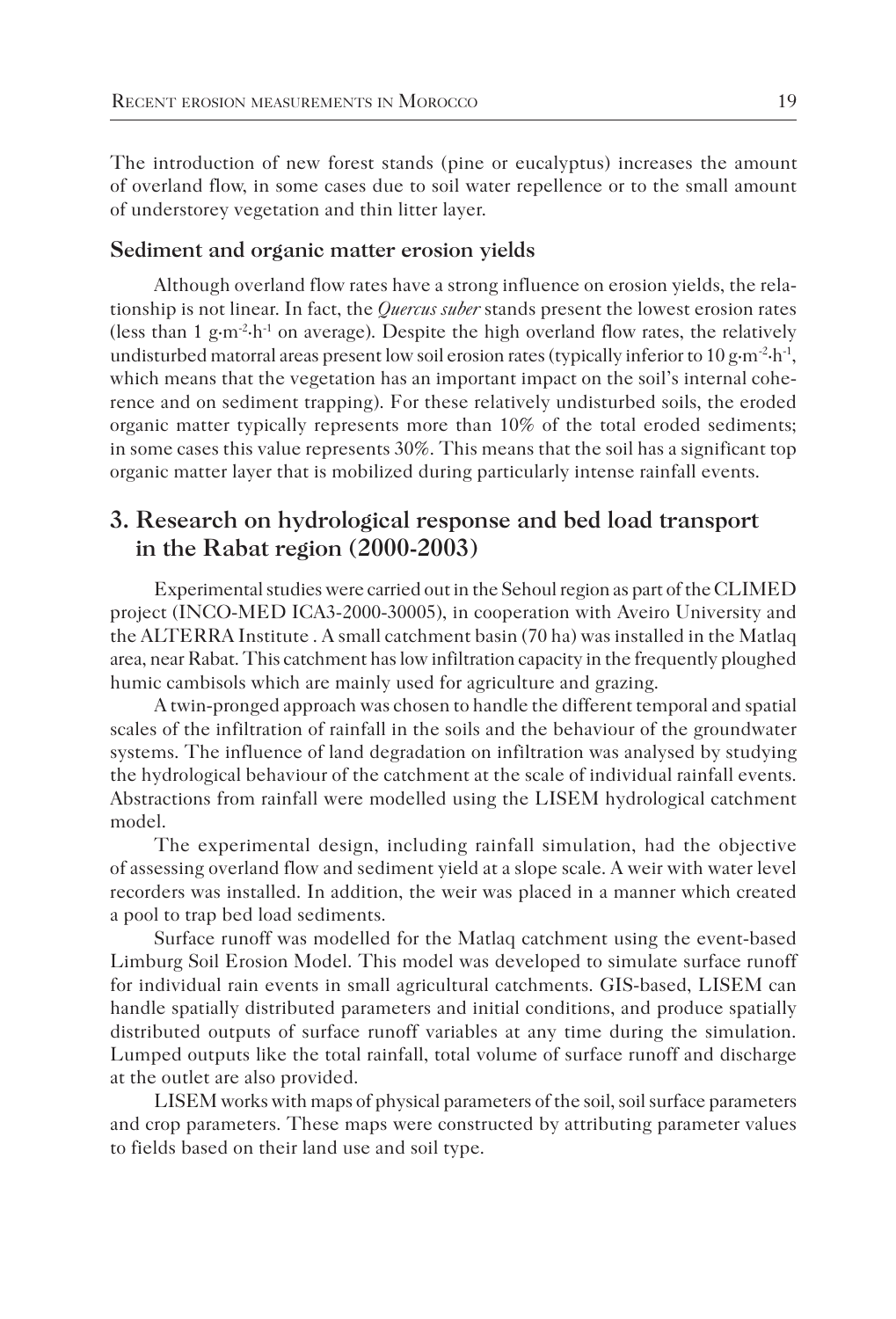Initial conditions for LISEM comprise the soil surface roughness and the initial soil moisture content. The soil surface roughness for the calibration event was taken from field measurements.

The surface runoff production is the result of several factors:

- The low infiltration capacity of the silty clay soils, aggravated by sealing and compaction by cattle. This influence is reflected in small values of the saturated hydraulic conductivity  $(<1$  mmh<sup>-1</sup>);
- The limited soil moisture storage capacity due to the limited soil depth (40 cm for soils on the eroded south-east oriented hill slope) or due to an impeding horizon (calcic horizon or Bt-horizon in the fersiallitic soils);
- The weak vegetation cover of the fallow and grazing fields, reflected in small values of the leaf area index.

The results show that the catchment has an event runoff generation response, with large and fast peaks in response to intense rainfall events (fast Hortonian response to intense rainfall and no water during long dry periods).

A study was made of the sediment and overland flow processes at slope scale and their influence on the runoff patterns and bed load transport. This was intended to help identify the impact of different land management systems upon hydrological and erosion processes.

The results of the surface modelling with LISEM show that surface runoff – but not necessarily soil erosion – is mainly produced in ancient grazing fields and fallow fields. Fallow fields are less susceptible to runoff production when left with significant vegetation cover in winter and spring and crop remnants in autumn (which means a reduced grazing pressure). In a comparison of runoff intensity on fields with different land use and management, runoff production is highest on ancient grazing fields which have experienced soil degradation in the past due to over-use in cultivation. Recently tilled fields are in second place due to the destruction of the soil structure, crusting and rill formation. However, despite the smaller volumes of surface runoff produced, recently tilled fields record much more erosion than ancient grazing grounds, especially as a result of autumn rain storms (Laouina et al. 2003). This is explained by the concentration of surface runoff in the furrows of the tilled fields and the formation of rills, especially when tillage is in the direction of the slope. The surface runoff from the grazing fields is less concentrated and can even benefit crop growth and groundwater recharge by re-infiltration in down slope areas; in some cases, this runoff with low sediment content, can benefit water storage in artificially dammed reservoirs, which represent the main resource to extend irrigation and improve water availability in cities. The surface runoff simulations confirm that less runoff is produced on cultivated fields compared to grazing fields, even when tillage is in the direction of the steepest slope. However, the simulations do not indicate the type of surface runoff occurring, neither the associated soil erosion.

Changing the tillage direction to that of the slope contour on cultivated fields reduces the total and peak discharge at the catchment outlet, but only when the surface runoff is not allowed to concentrate in tillage furrows and the hydraulic roughness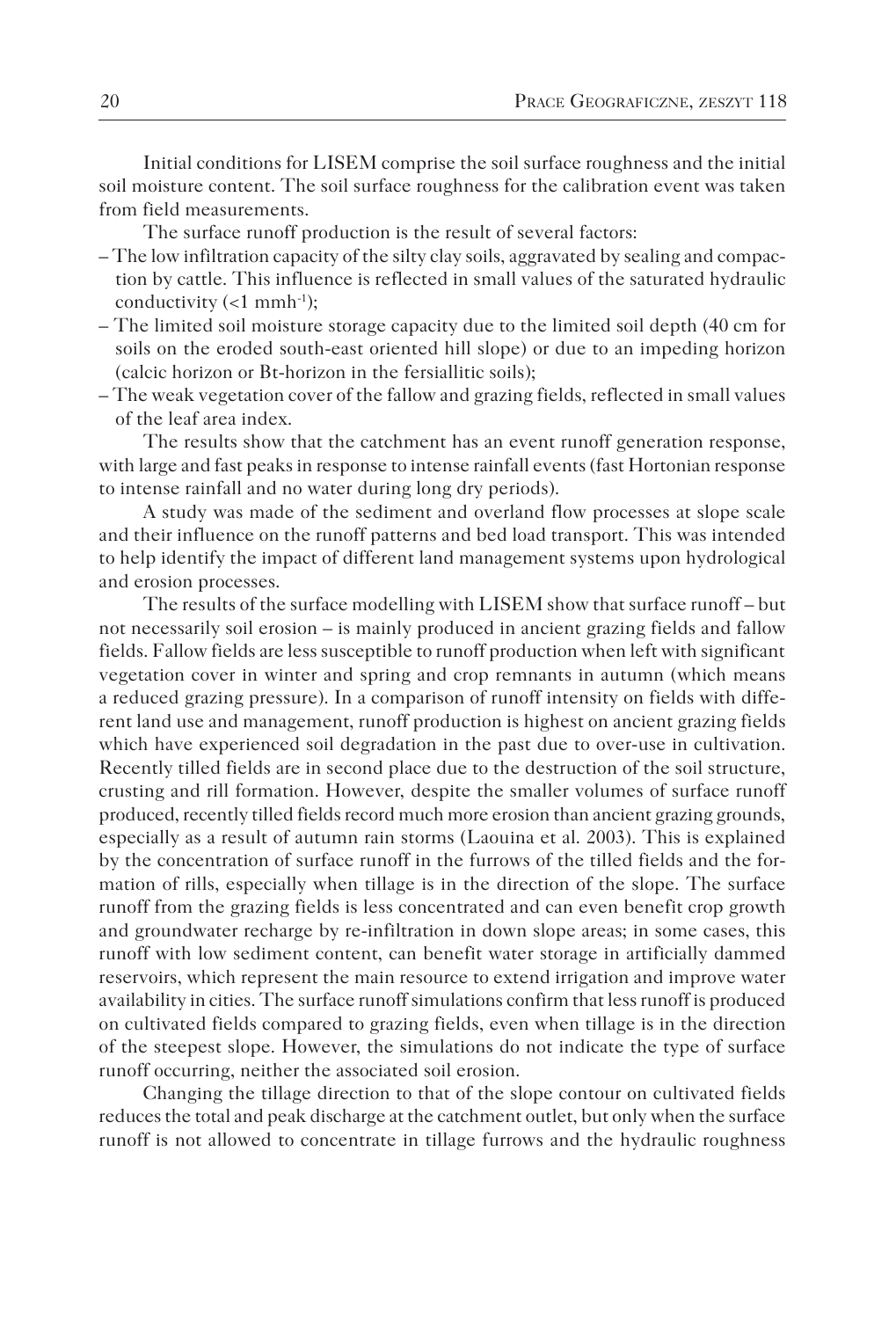and surface depression storage are already small. This condition occurs when the soil surface is levelled after tillage.

Less runoff is produced on fields tilled and planted with cereals early in the autumn season and fields which have recently lain fallow, not tilled in autumn and left with crop remnants. In view of the current transformation of collective grazing fields into cultivated land, problems with loss of rainfall in surface runoff and soil erosion could be mitigated by early tillage of cultivated fields along the slope contour, followed by levelling, locating cultivated fields down slope of grazing fields to enable the capturing of diffuse surface runoff coming from the grazing fields, and leaving fallow fields untilled and covered with crop remnants.

### **References**

- Chaker M., 1995, *La dégradation actuelle du couvert végétal dans le massif de Boukhouali, processus et impact sur l'équilibre du milieu,* Publ. de l'Association des Géographes Africains, Rabat, 87-102.
- Coelho C.O.A., Ferreira A.J.D., Regaya K., Laouina A., Hamza A., Boulet A.K., Keizer J.J., 2002, *The role of land-use changes in reservoir siltation in the Magrheb region and its implications for rural planning,* Hydromed. Séminaire International des petits barrages dans le monde méditerranéen, Tunis, 28-30 May 2001.
- Coelho C.O.A., Laouina A., Ferreira, A., Naciri R., Chaker M., Nafaa R., Carvalho T.M.M., Boulet A.K., Pereira J.B.P., 2000, *Forest and grazing impacts on hydrological and erosional processes in Southern Portugal and Northern and Central Morocco*. *Man and soil at the third millennium,* Geoforma Ediciones.
- Conacher A., Sala M. (eds.), 1998, *Land degradation in Mediterranean environments of the world,* Wiley, 491.
- Laouina A., Chaker M., Nafaa R., 2003, *Suivi et mesure de l'érosion hydrique des terres au Maroc, 15 ans de recherche et d'expérimentation,* Rev. Géogr. Maroc, 21, 79-98.
- Laouina A., Coelho C., Ritsema C., Chaker M., Nafaa R., Fenjiro I., Antari M., Ferreira A., Van Dijck S., 2004, *Dynamique de l'eau et Gestion des terres dans le contexte du changement global, analyse agro-hydrologique dans le bassin du Bouregreg (Maroc),* Sécheresse, 15, 1, 66-77.
- Laouina A., Chaker M., Naciri R., Nafaa R., 1992, *L'érosion anthropique en pays méditerranéen, le cas du Maroc septentrional,* Bull. Assoc. des Géogr. Fr., 5, 384-398.
- Laouina A., Nafaa R., Chaker M., Naciri R., Coelho C., Ferreira, A., Carvalho, T., Boulet A.K., 2000, *La problématique de la gestion de l'eau et du développement des communautés locales rurales au Maroc,* Mosella, 25, 3-4.
- Nafaa R., Laouina A., Watfeh A., 1997, *Occupations des sols et dégradation des terres dans la Mamora,*  Méditerranée, 1,2, 45-53.

*Abdellah Laouina Faculté des Lettres et Sciences Humaines Université Mohammed V Rabat Maroc e-mail: laouina@menara.ma*